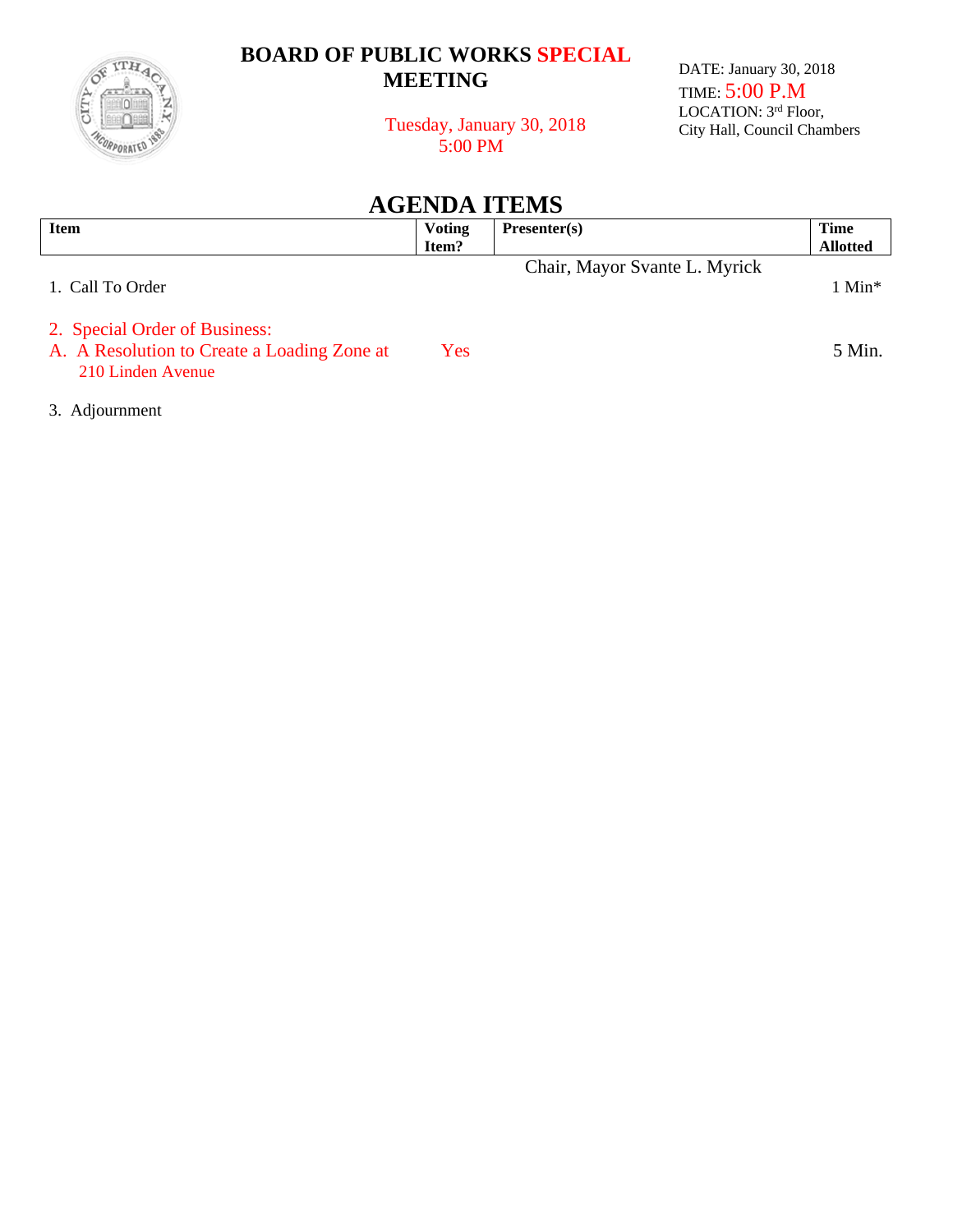## **2A. A Resolution to Create a Loading Zone at 210 Linden Avenue**

WHEREAS, the owners/developers of 210 Linden Avenue received site plan approval for redevelopment of the site and made financial decisions based on this site plan approval, and further received a demolition permit and demolished the existing income producing building on the site prior to notification by the City that new State Fire Code restrictions would prohibit the issuance of a building permit due to insufficient road widths required for aerial fire apparatus access, and

WHEREAS, the City of Ithaca Fire Chief has proposed that the removal of existing parking in front of 210 Linden Avenue through either a fire lane or loading zone would help support, but not guarantee, a variance for aerial fire apparatus access required by the State Fire Code for this particular project, and

WHEREAS, the owners of 210 Linden Avenue have requested that a loading zone be created along their street frontage to support the State Fire Code variance request, and

WHEREAS, Planning and Building Division staff, and the Fire Chief have agreed that removal of parking is the best way to accommodate this redevelopment project and support this specific State Fire Code variance request, and

WHEREAS, the Department of Public Works is concerned with the piecemeal removal of parking to accommodate redevelopment projects in Collegetown, but recognizes that this and one other project on linden Avenue are unique given the timing on which they were informed of the aerial access requirements, and further recommends that a 5 foot sidewalk easement be created along the frontage of 210 Linden for future public benefit, and

WHEREAS, City staff are aware of only one other similar case along Linden Avenue in which the same solution may be proposed, which should limit the potential for setting a precedent across the City, and

WHEREAS, the Board of Public Works is concerned about the precedent that would be set by granting this request, but understands that future development projects will be notified about the new State Fire Code requirements prior to site plan approval and issuance of demolition permits, and that State Fire Code requirements will need to be met without modifying existing uses in the street right-of-way, and

WHEREAS, the Board of Public Works understands from staff that there is growing interest statewide to modify the aerial fire apparatus access code requirement, and that staff is working toward a broader variance to the State Fire Code, and that *if* this variance is granted by the State, the parking along all of linden Avenue (including in front of 210 Linden Avenue) may be reconfigured in a comprehensive way to accommodate future redevelopment projects, and

WHEREAS, the Board of Public Works is authorized by Section 346-4 of the City Code to adopt and to amend a system of Schedules in order to administer the Vehicle and Traffic Law, now, therefore be it